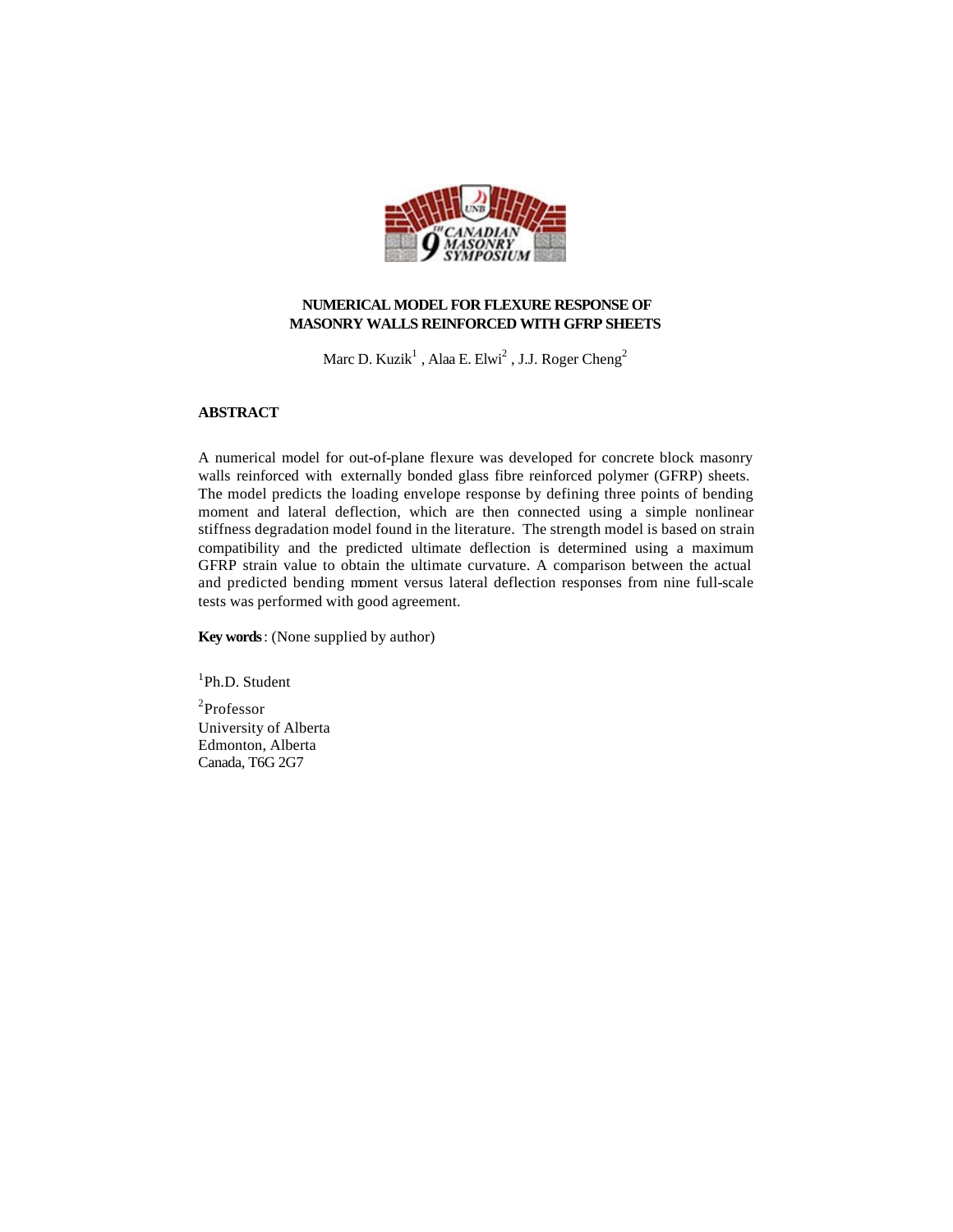# **INTRODUCTION**

In the first part of this work (Kuzik et al. 1999), the authors have tested a series of full-scale masonry block walls reinforced with glass fiber reinforced polymer (GFRP) sheet reinforcement. These tests were carried out cyclically under out-of-plane flexure combined with moderate in-plane axial compression. In that work, the test setup, test specimens and results were all reported and the characteristics of the behavior were discussed. Nine tests were performed in which three parameters were studied. These included the level of compressive axial load, amount of internal steel reinforcement, and amount of externally bonded GFRP sheet reinforcement.

Of the three parameters studied, varying the amount of GFRP sheet reinforcement was the only parameter that significantly affected the behavior of the walls. The GFRP sheet reinforcement governed the response of the bending moment versus centerline deflection. Increasing or decreasing the amount of GFRP sheet reinforcement either increased or decreased both the wall stiffness and ultimate strength respectively. Except for visible cracks, the walls maintained their structural integrity throughout the out-of-plane cyclic loading. The response in either side of a fully reversible cycle was identical, indicating no compression degradation of the bond between the GFRP sheets and the face shell. The unloading/reloading paths for successive loading cycles were nearly linear and progressively softer in successive loading excursion. There was, however, no strength degradation in the successive excursions up to the failure point. Thus, the general behavior of the walls was robust and predictable. The system, therefore, could be used to advantageously rehabilitate older masonry structures that are inadequately reinforced to withstand seismic events.

To generalize the test results obtained by the authors, a model capable to predict the envelope of the behaviour is needed. There are many models available to predict the load versus deflection response for reinforced concrete elements but most are too complicated to implement (Saiidi, 1982). A very simple and, therefore, practical model developed by Saiidi and Sozen (1979) includes all of the characteristics of the hysteresis loops obtained. The model is referred to as the Q-HYST and is governed by only four rules. Key features of this model include: the loading response is bilinear with an ascending post-yield branch, the unloading stiffness beyond yielding is a function of the maximum experienced deformation, and stiffness degradation is accounted for during load reversal.

The observed behavior as mentioned above consisted of a loading envelope and progressively degrading unloading/reloading paths as shown in Fig. 1. The loading envelope consisted of an initial uncracked linear zone ending at a transition point. Beyond this point, diagonal cracks start to appear on the tension side in the face shell adjacent to the GFRP. These cracks are caused by shear lag strains in the face shell. These cracks may be modeled in the form of progressive debonding of the GFRP sheets causing progressive stiffness degradation. In this zone of behavior that is past the transition point the loading envelope has a positive slope and could be characterized as either bilinear or trilinear (Fig. 1), depending on whether the wall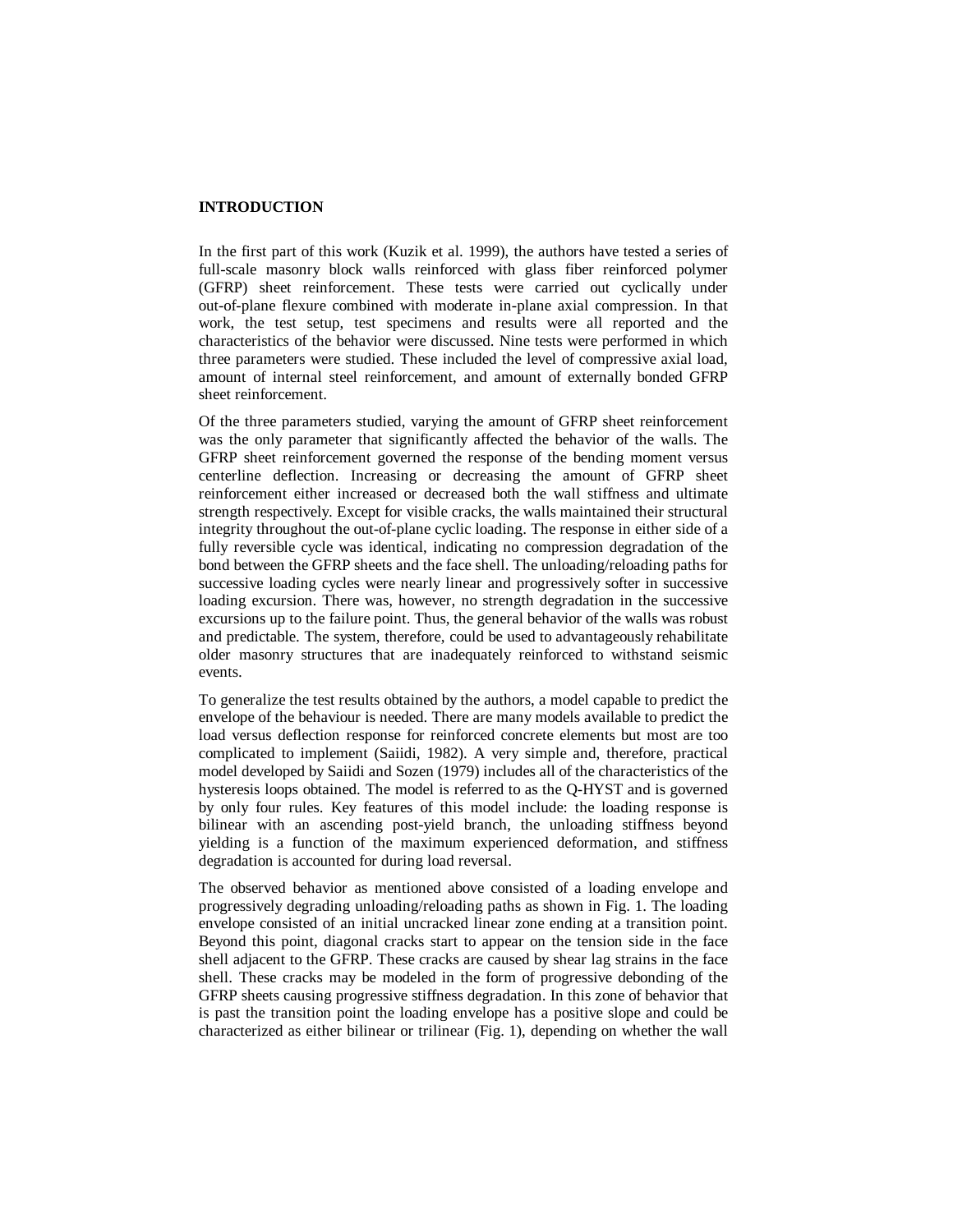contains ordinary steel reinforcement that could yield before the wall reaches its ultimate strength.

Because the nature of the behaviour was found governed largely by the amount of GFRP sheet reinforcement on the tension side, the hysteretic response showed a pinched picture. Degradation of the behaviour was thus attributed only to progressive debonding of the sheets coupled with face shell diagonal cracks that are attributed to shear lag behaviour. This allowed a simple unloading path that is dependent only on the amount of degradation, which is in turn linked to the total curvature or strain achieved at the top of loading excursion.

The proposed model, shown in Fig. 2 has two parts: a loading envelope and an unloading/reloading path. The loading envelope has an initial linear portion ending at a transition moment. This is followed by a nonlinear portion ending at the ultimate moment. The unloading/reloading path is a linear secant path that accounts for progressive degradation of the stiffness. This paper presents the detailed derivation of the model as well as verification of the model against the test results obtained by the authors (Kuzik et al. 1999).

To successfully quantify and thus predict the out-of-plane behavior of any wall system, an understanding of the mechanics of each material and the interaction between materials is required. In assessing the qualitative behavior, the GFRP sheet reinforcement and steel reinforcement strains were used extensively. These data were again used along with a fundamental strength of materials approach to mathematically quantify the strength behavior. In addition, a flexural stiffness model was used to predict the stiffness degradation, thus deflections, throughout the loading history.

To define the loading path, joint cracking moments as well as the contribution of externally bonded sheets to the cracked stiffness are needed to define the transition moment,  $M_T$ , and the deflection at which it takes place. The ultimate moment,  $M_u$ , is next determined together the deflection at which it takes place. The two points are joined with a nonlinear path that is dependent on an effective stiffness evaluation at any point during that phase of behaviour. The current strength and secant stiffness at any point are state parameters that allow unloading/reloading of the system.

## **NUMERICAL MODEL FOR FLEXURE**

To generalize the test results obtained by the authors, a model capable to predict the envelope of the behaviour is needed. There are many models available to predict the load versus deflection response for reinforced concrete elements but most are too complicated to implement. A very simple and, therefore, practical model developed by Saiidi and Sozen (1979) includes all of the characteristics of the hysteresis loops obtained. The model is referred to as the Q-HYST and is governed by only four rules. Key features of this model include: the loading response is bilinear with an ascending post-yield branch, the unloading stiffness beyond yielding is a function of the maximum experienced deformation, and stiffness degradation is accounted for during load reversal.

The proposed model, shown in Fig. 2 has two parts: a loading envelope and an unloading/reloading path. The loading envelope has an initial linear portion ending at a transition moment. This is followed by a nonlinear portion ending at the ultimate moment. The unloading/reloading path is a linear secant path that accounts for progressive degradation of the stiffness.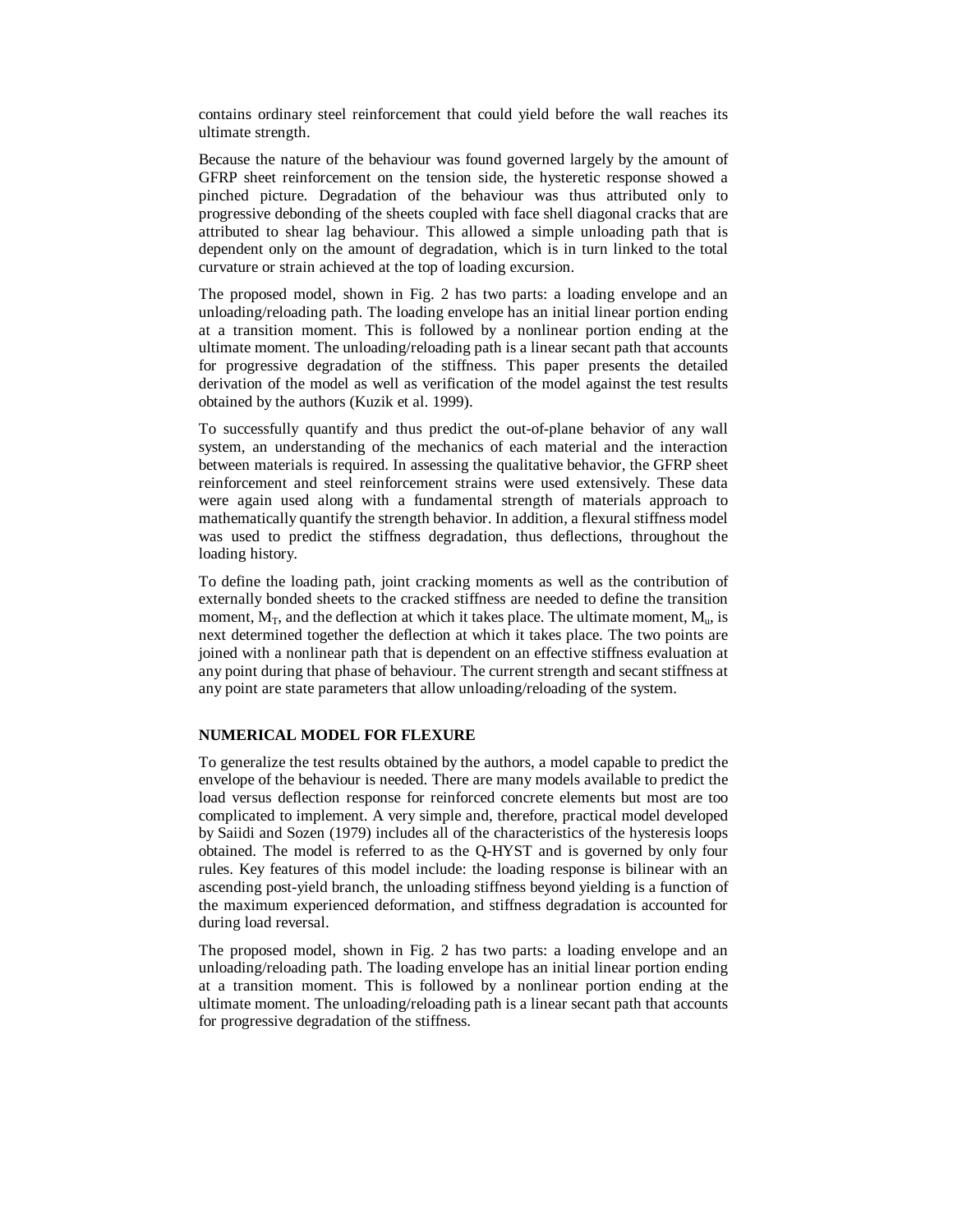To define the loading path, joint cracking moments as well as the contribution of externally bonded sheets to the cracked stiffness are needed to define the transition moment,  $M_T$ , and the deflection at which it takes place.

The maximum moment point on the response could be taken as the ultimate moment. However, since the only failure mode observed was a shear failure mode, changing conditions may result in a different failure mode such as rupture of the GFRP, or crushing of the masonry. The ultimate moment obtained form the tests will be treated as a point on the response curve. The ultimate moment of the section may in general be determined in a more general manner as either that obtained above or limited by some strain value in the GFRP, or the masonry. For purposes of this model, the maximum moment,  $M_u$  and the corresponding deflection  $\Delta_u$ , will be determined from regression analysis. The two points are joined with a nonlinear path that is dependent on an effective stiffness evaluation at any point during that phase of behaviour. The current strength and secant stiffness at any point are state parameters that allow unloading/reloading of the system.

### **Joint Cracking Moment**

Theoretically, the cracking moment is determined from the tensile strength of masonry,  $f_i$ , and the section modulus, S in a straightforward manner. In concrete block masonry walls cracking at the bed joint location occurs through the depth of the tension face shell under very small moments. Thus, a good approximation of the moment of inertia up to the cracking moment is calculated using the net area with only one face shell. For reference, all moments of inertia discussed in this document are calculated about the geometric centroid of the cross section. Abboud *et al*. (1995) designated this modified moment of inertia as  $I_g^f$ . The cracking moment can be described to account for axial forces as:

$$
M_{cr}^f = \left(f_t + \frac{P}{A_e}\right) \left(\frac{2 I_s^f}{h}\right) \tag{1}
$$

in which P is the axial compressive force and  $A<sub>e</sub>$  is the effective area of the uncracked cross section. The term h is the total depth of the cross section.

### **Transition Moment**

As mentioned in the previous section, the transition moment depends solely on the amount of GFRP sheet reinforcement bonded to the wall. To assess  $M_T$ , the GFRP sheet reinforcement ratios were plotted against the ratios of  $M_T/M_{cr}$  determined from the test data obtained by Kuzik et al. (1999) and a linear regression was performed. Figure 3 shows the regression line plotted through the data and the resulting linear equation relating the two ratios. The linear approximation is an excellent fit through the data as the coefficient of determination,  $R^2$ , is very close to 1.0. The relationship determined from the regression analysis can be mathematically incorporated into the cracking moment equation quite easily. However, a physical interpretation must be associated with this factor for it to be justified.

The two components making up the theoretical cracking moment relationship are the masonry tensile strength and the section modulus. Some boundary layer regions of masonry directly adjacent to the bonded GFRP sheet reinforcement may have a slight increase in tensile strength due to the absorption of epoxy. However, this boundary layer is highly variable and small relative to the effective area that it can be neglected. The only remaining term is the section modulus, which is what the regression equation targets. With the addition of the GFRP sheet reinforcement, the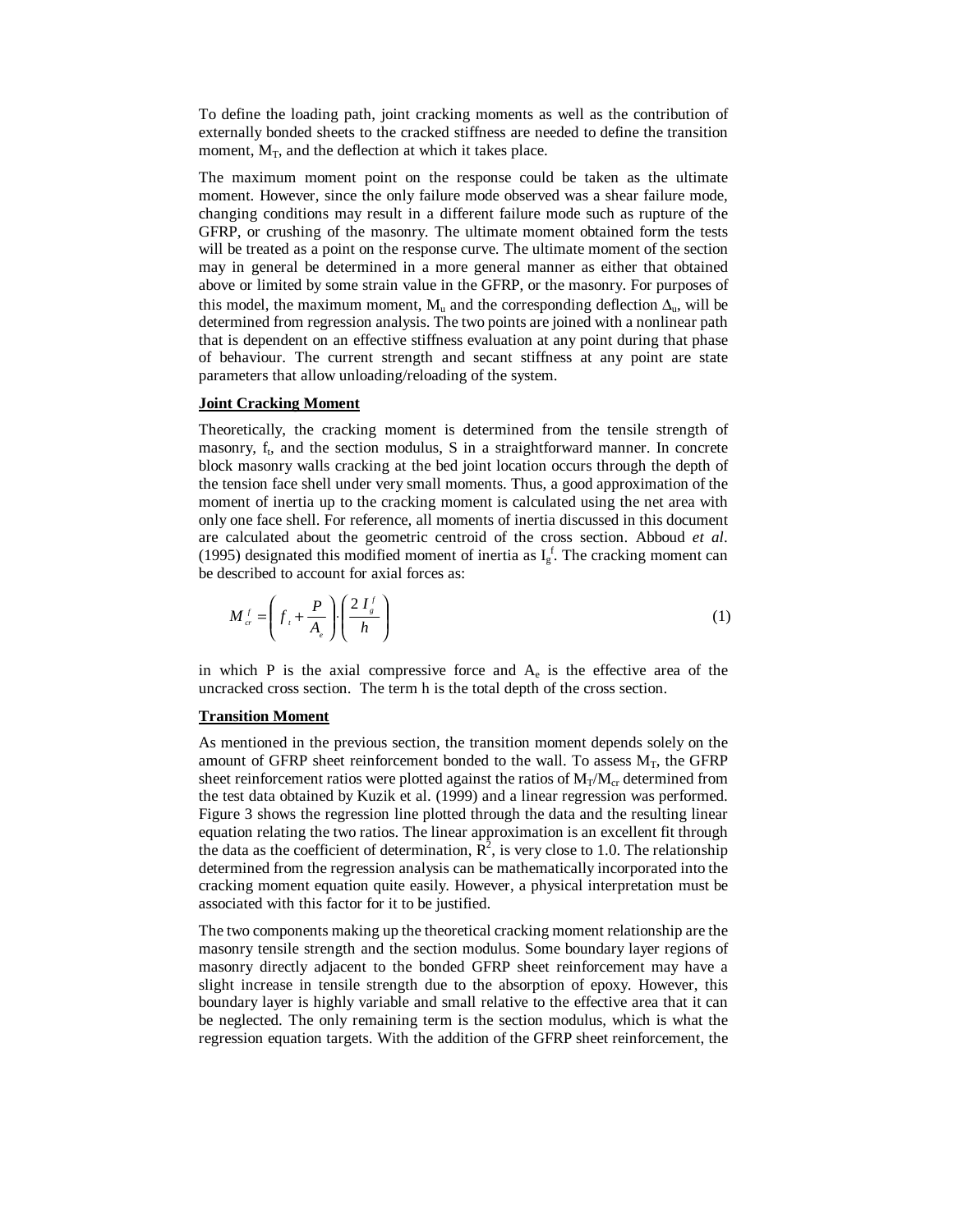initial cracking point is not delayed. But, once a crack starts, the rate at which the crack propagates through the cross section is influenced greatly by the amount of GFRP sheet reinforcement on the tension face (Kuzik et al. 1999). The amount of GFRP sheet reinforcement can be expressed as a reinforcement ratio ( $\rho_{\text{GFRP}}$ ) in terms of the transformed section area as

$$
\rho_{\scriptscriptstyle GFRP} = \frac{A_{\scriptscriptstyle GFRP} E_{\scriptscriptstyle GFRP}}{A_e E_{\scriptscriptstyle m}}
$$
\n(2)

The terms AGFRP and EGFRP are respectively the area and modulus of elasticity of the GFRP sheet reinforcement on one side of the wall and  $E_m$  is the prism modulus of elasticity of masonry.

The regression term from Fig. 3 is multiplied by Eq. (1), to yield an expression for  $M_T$  as:

$$
M_{T} = \left(f_{t} + \frac{P}{A_{e}}\right) \cdot \left( \left(\frac{2 I_{s}^{f}}{h}\right) \left(1 + 94.3 \rho_{GFRP}\right) \right)
$$
 (3)

#### **Maximum Moment**

In the tests carried out, the failure has followed a masonry shear flexure mode. It is not possible to determine the limiting values of stain without sophisticated finite element analysis. No such successful analysis of masonry is reported in the literature. Alternately, one may use limiting shear stresses reported by the various design practices. However, this varies widely and may not be applicable in the presence of GFRP without further investigation.

Since each specimen failed at a different level of moment, observed to be strongly related to the amount of GFRP sheet reinforcement bonded to the masonry wall specimens, a linear regression analysis was performed between the measured strain in the GFRP sheet reinforcement at the point of wall failure and the corresponding area of GFRP sheet reinforcement used. Figure 4 shows the linear relationship from the regression analysis. The coefficient of determination,  $R^2$ , was 0.9969, which indicates a strong correlation between these variables. From this analysis, a relationship between the GFRP sheet reinforcement area and the maximum strain at the ultimate moment,  $\varepsilon_u$  GFRP, is proposed in Eq. (4) by

$$
\varepsilon_{u\,GFRP} = (13200 - 6.5A_{GFRP}) \times 10^{-6} \tag{4}
$$

The procedure used to calculate the ultimate moment is the same used in the flexural design of reinforced concrete members plus the contribution of the GFRP:

$$
M_{u} = A_{s} f_{s} \left( d - \frac{a}{2} \right) + A_{GFRP} E_{GFRP} \left[ h - \frac{a}{2} \right]
$$
 (5)

The nominal thickness of the GFRP sheet reinforcement is neglected. The term representing the depth of the equivalent rectangular stress block for a cross section is modified based on Eq. 5 and the work of Kaar *et al*. (1978) for the typically low masonry prism strength as: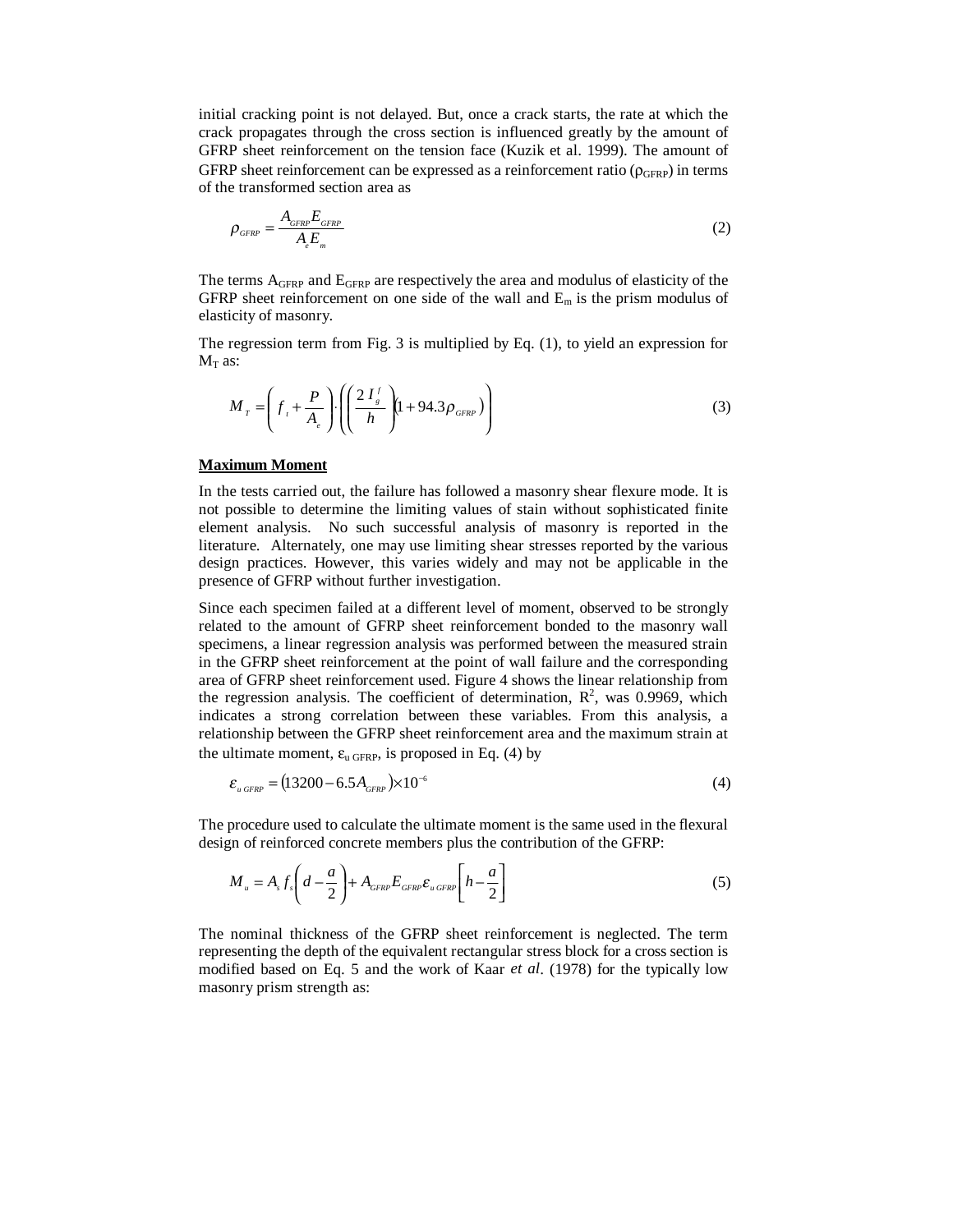$$
a = \frac{P + A_s f_s + A_{GFRP} E_{GFRP} \varepsilon_{u GFRP}}{0.96 f_n b}
$$
 (6)

### **Lateral Deflection**

Accurately predicting the out-of-plane deflections in masonry is difficult due largely to the continually changing flexural stiffness, EI. The deflection analysis developed for the GFRP sheet reinforcement reinforced walls tested (Kuzik et al. 1999) is based upon the flexural stiffness degradation model proposed by Abboud *et al*. (1995).

The model predicts an effective stiffness for a given level of moment above the cracking moment. This effective stiffness can then be used in an appropriate beam deflection equation to determine the desired lateral displacements. The effective stiffness is interpolated between the gross and cracked stiffnesses as:

$$
(EI)_{\text{eff}} = E_{m}I_{g}^{f}R + \alpha E_{m}I_{cr}(1-R)
$$
\n(7)

The term  $\alpha$  describes the maximum degradation of the stiffness at the ultimate moment. The Interpolation factor R is a function of the applied bending moment,  $M_a$ , relative to the cracking and nominal capacities,  $M_{cr}$  and  $M_n$  respectively:

$$
R = 0.4 \left( \frac{M_u - M_a}{M_u - M_{cr}} \right) + 0.6 \left( \frac{M_u - M_a}{M_u - M_{cr}} \right)^4 \tag{8}
$$

To incorporate the model proposed by Abboud *et al*. (1995), some modifications were made. First, it should be noted that the model is only applied at levels of moment beyond the transition moment. From point *A* to point *C* on Fig. 2, a linear path is used with the slope determined using  $E_m I_g^{\{f\}}$  for the stiffness. From point *C* to point *F*, the model is applied to predict the loading stiffness of the envelope.

Abboud *et al.* (1995) stated the general form of the term  $\alpha$  as:

$$
\alpha = \frac{M_u I_s^f \Delta_{cr}}{M_{cr} I_{cr} \Delta_{\text{max}}}
$$
(9)

To assess the coefficient  $\alpha$ , the maximum deflection ( $\Delta_{\text{max}}$ ) is required. This information is easy to obtain from test specimens in a research program. However, a rational method is required to compute  $\Delta_{\text{max}}$  for any wall to make the model a useful design tool.

The authors propose to use the ultimate strains predicted by Eq. 4 to assess the ultimate curvature, and from that, the ultimate deflection can then be evaluated. For systems that behave plastically, quantifying an ultimate deflection requires an iterative procedure or one of trial and error. Once the system yields, determining how much plastic strain the system will tolerate is difficult to assess. This renders calculating the ultimate deflection from a curvature approach highly variable. However, this is not the situation for walls with externally bonded GFRP sheet reinforcement. The GFRP sheet reinforcement behaves in a linear elastic manner until it ruptures. The expression for the maximum curvature can be expressed as:

$$
\frac{M}{EI} = \frac{\varepsilon_{\text{u GFRP}}}{h - a} \tag{10}
$$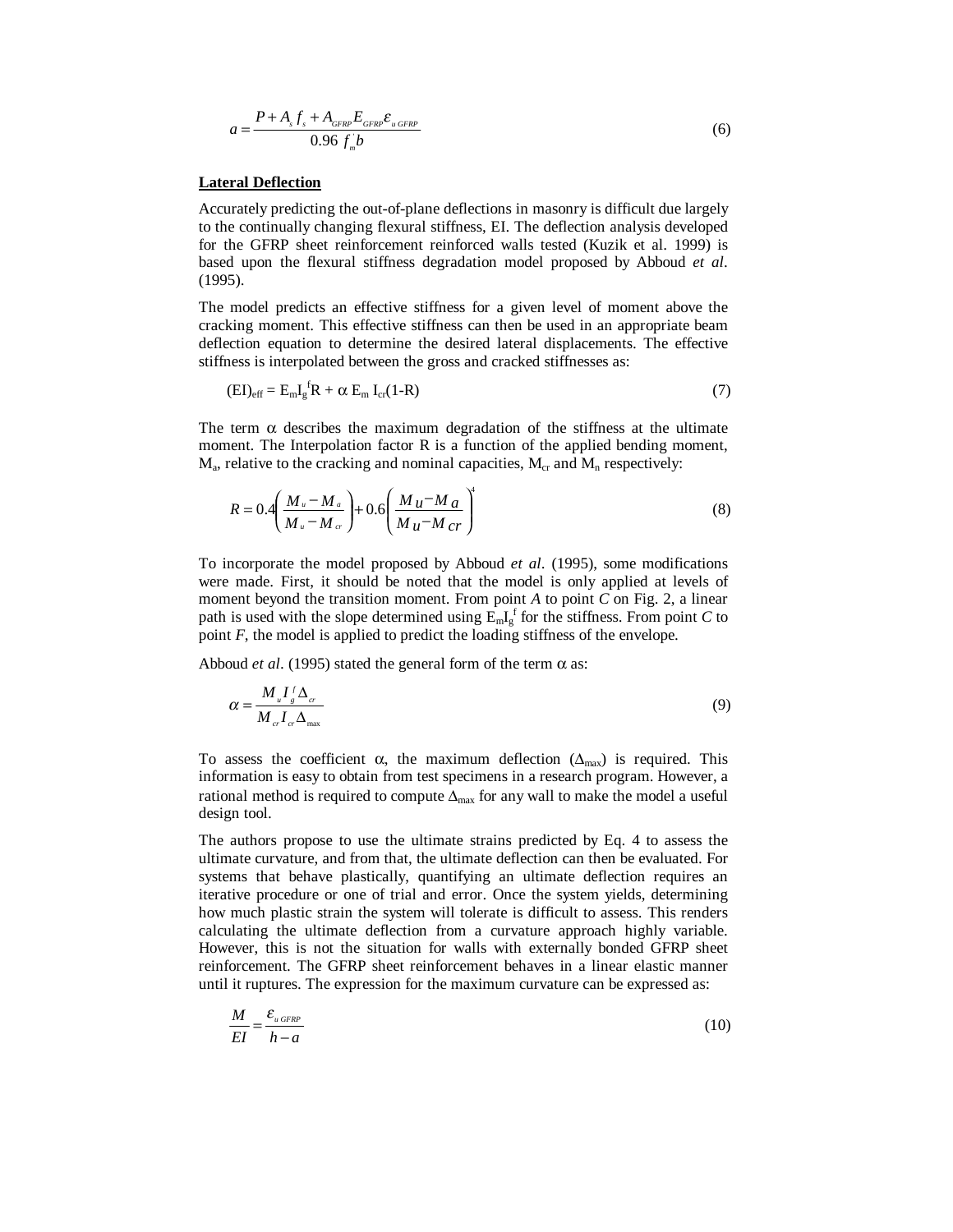For the walls tested under a two point load system located at x distance from the beam ends, the applicable beam deflection equation is:

$$
\Delta_{\max} = \frac{M}{EI} \frac{\left(3L^2 - 4x^2\right)}{24} \tag{11}
$$

Although some horizontal cracking was observed in individual masonry units during testing, these crack widths were much smaller than those observed at the bed joint locations. Thus, all the horizontal cracks from center-to-center of each course can be assumed to be concentrated in one large crack at the bed joint location. A deflection correction factor is, therefore, proposed to account for the joint crack spacing:

$$
\Delta_{\max} = \left[\frac{\varepsilon_{\text{u GFRP}}}{h-a}\right] \frac{\left(3L^2 - 4x^2\right)}{24} \frac{1}{\left(1 - \frac{2S_{cr}}{L}\right)}\tag{12}
$$

in which L is the wall height; x is the shear span length; and  $S_{cr}$  is the crack spacing, assumed at 200 mm (normal bed joint spacing for most masonry structures).

# **PREDICTED HYSTERESIS ENVELOPE**

The procedure outlined was used to predict the loading region of the moment versus deflection envelopes for each of the wall specimens tested by the authors (Kuzik et al. 1999). Table 1 lists the properties used in the wall deflection calculations and Table 2 lists the test-to-predicted ratios for both the strength model and the deflection model. Figure 5 show the predicted and actual bending moment versus centerline deflection envelopes for wall 1 as an example.

As shown in Table 2, the test-to-predicted ratios for the walls with externally bonded GFRP sheet reinforcement ranges from 1.01 to 1.14 for the ultimate bending moment calculations. This agreement between the test specimens and the mathematical model validates the rational mechanics approach used. Because the test-to-predicted results for the GFRP sheet reinforcement walls are greater than one, the rational approach proposed in this paper is slightly conservative with no material safety factors applied. However, decreasing the area of GFRP may result in different failure modes

The test-to-predicted ratios for the GFRP sheet reinforcement wall deflections range from 0.93 to 1.33. However, it must be born in mind that the ultimate strain expression was obtained from a regression analysis of the same test set. The proposed approach set forth for determining the ultimate deflections achieves the ±20 percent for five of the eight walls tested with GFRP sheet reinforcement. Walls 6 and 7 have a test-to-predicted ratio of 1.21 and 1.22 respectively. Thus, seven of the eight walls tested with external GFRP sheet reinforcement are within  $\pm 22$ percent of the actual deflections. The curvature analysis approach, which assumes the mechanics from a continuum body, is thus justified with confidence for walls with externally bonded GFRP sheet reinforcement.

In predicting the bending moment versus deflection hysteresis, small differences in the ultimate bending moment have a greater influence on the shape of the envelope than do small differences in the ultimate deflection. At the ultimate limit state, the bending moment versus deflection envelope has a relatively flat slope as compared to the initial region of loading. Where a maximum allowable error of 10 percent in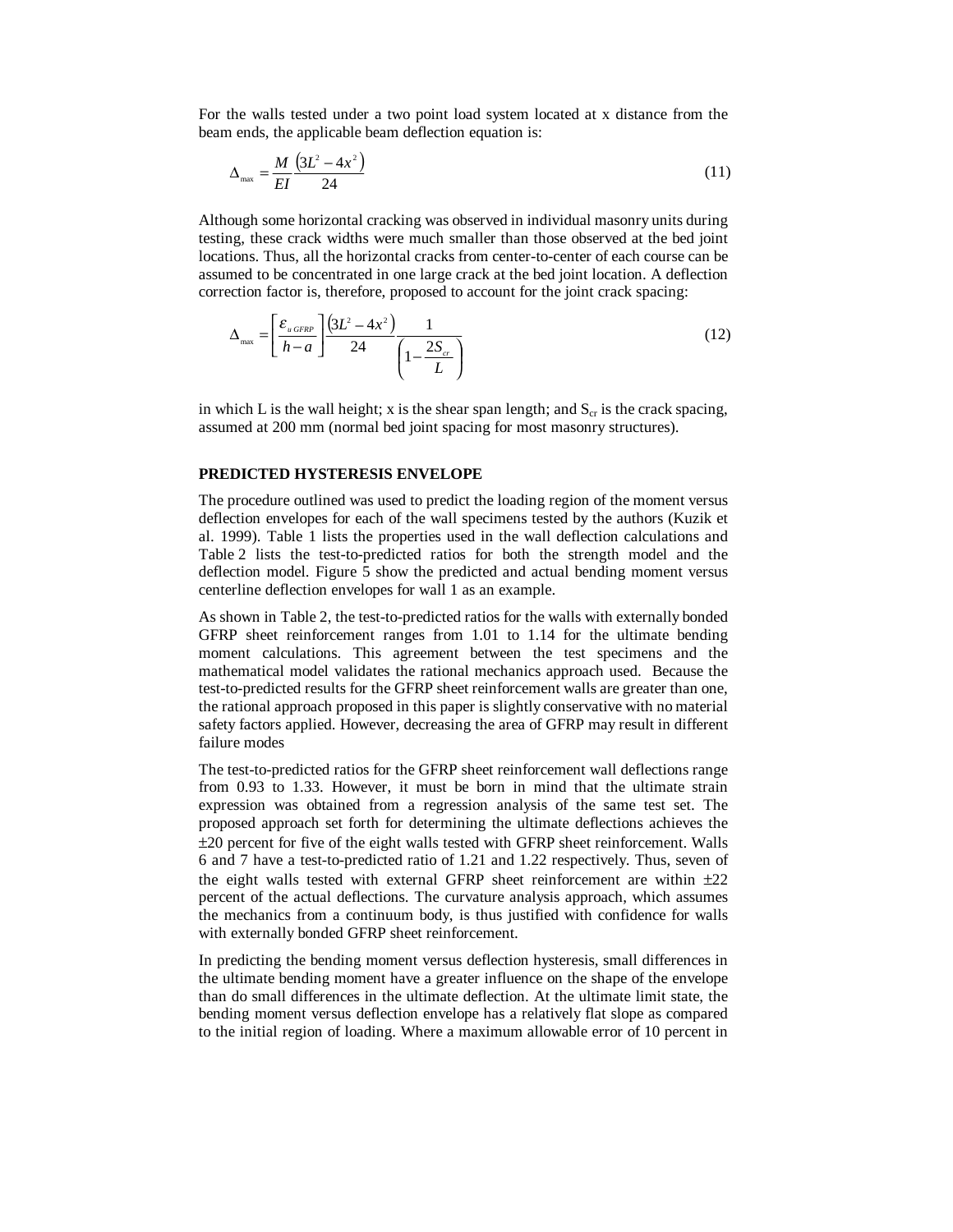predicting the moment may be desired, an error of 20 percent in predicting the deflections may be tolerable. Because the unloading path is linear from the maximum experienced moment/deflection coordinate to the origin, the slope is not adversely effected if both errors approach the maximum allowable.

The poorest test-to-predicted results were obtained for Wall 5a, the standard masonry wall reinforced only with steel reinforcement. This wall was tested to its ultimate load but not its ultimate deflection, as it was desired to retrofit a partially damaged wall with GFRP sheet reinforcement. Thus, the test-to-predicted ratio for the strength parameter is valid but the ultimate deflection comparison is not. With a test-to-predicted ratio of 1.38 for the ultimate moment capacity, the mechanics approach adopted from reinforced concrete design was found to be highly conservative for masonry design in this case. The predicted deflection for Wall 5a presented in Table 2 was calculated by the same procedure used for the walls with GFRP sheet reinforcement. Instead of using the GFRP sheet reinforcement strains and geometry, the steel strain was taken as 0.002 mm/mm and the appropriate distance to the neutral axis was used to compute the ultimate curvature. This is not an accurate technique as the ultimate strain could exceed 0.005 mm/mm, which would produce a large error in the predicted curvature.

### **CONCLUSIONS**

A rational model was developed to predict the bending moment versus centerline deflection response of concrete block masonry walls reinforced externally with GFRP sheets. The model includes the parameters of axial load, masonry properties, steel reinforcement properties, and GFRP sheet properties. It is recommended that additional work be carried out on sheets with smaller width and blocks with smaller depth to bring out other failure modes such as rupture of the GFRP sheets and compression failure of the blocks.

#### **ACKNOWLEDGEMENTS**

his work was conducted in the course of research leading to a Master of Science degree for the first author. The research was funded in part by the Canadian Masonry Research Institute (CMRI), the Network of Centre of Excellence on Intelligent Sensing For Innovative Structures (ISIS) and the Natural Sciences and Engineering Research Council of Canada (NSERC).

#### **REFERENCES**

Abboud, B.E., Hamid, A.A., and Harris, H.G. (1996). "Flexural Behavior of Reinforced Concrete Masonry Walls under Out-of-Plane Monotonic Loads," ACI Structural Journal, Vol. 93, No. 3, pp.327-335.

- Abboud, B.E., Lu, X., and Becica, I.J. (1995). "Deflection of Reinforced Masonry Wall under Out-of-Plane Loads," Proceedings of the Seventh Canadian Masonry Symposium, McMaster Univerisity, Hamilton, Ontario, Vol. 2, pp. 895-910.
- Albert, M.L., Cheng, J.J.R., and Elwi, A.E. (1998). Rehabilitation of Unreinforced Masonry Walls with Externally Applied Fiber Reinforced Polymers, Structural Engineering Report No. 226, Department of Civil & Environmental Engineering, University of Alberta, Edmonton, T6G 2G7.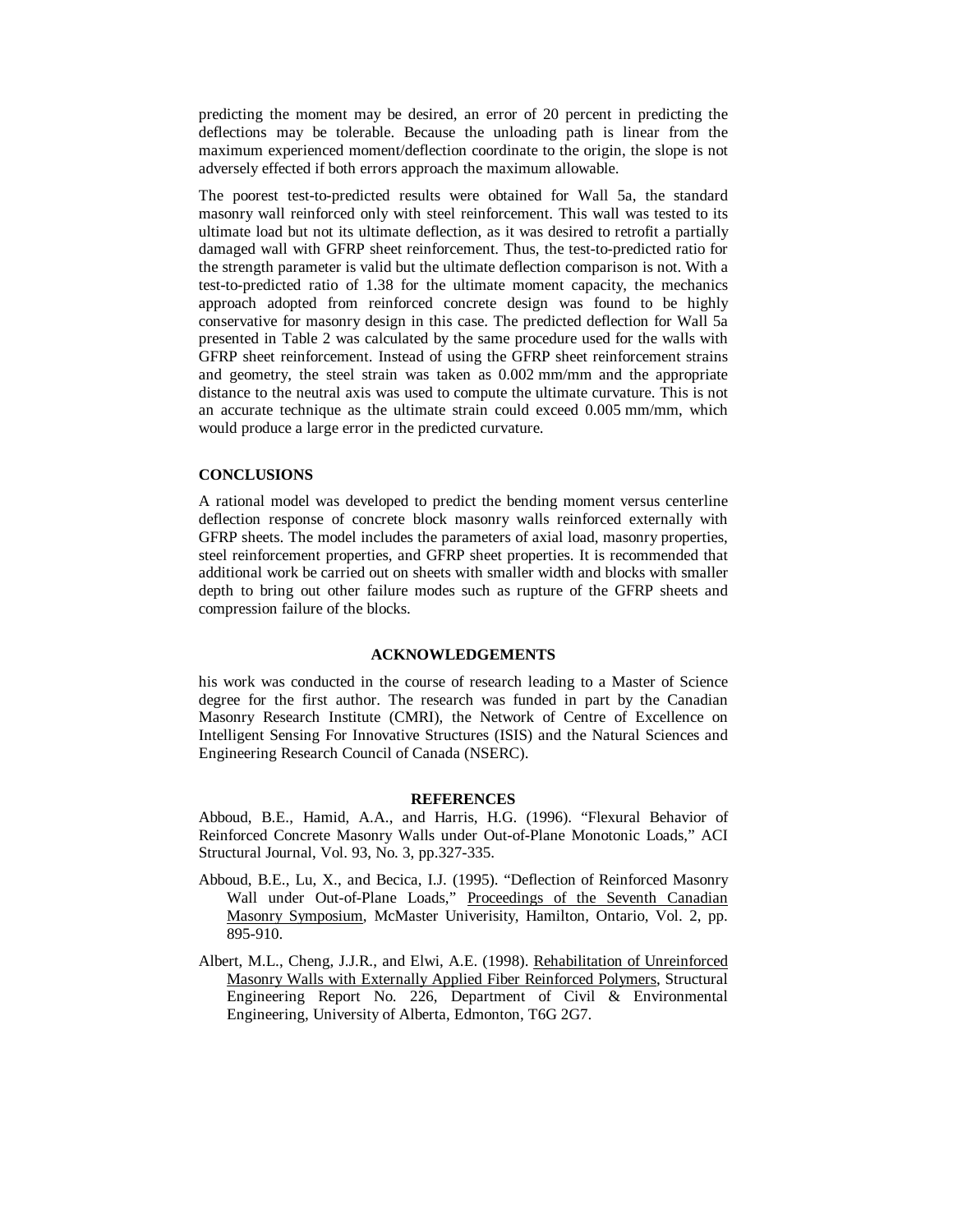- Kaar, P.H., Hanson, N.W., and Capell, H.T. (1978). "Stress-Strain Characteristics of High Strength Concrete," Douglas McHenry International Symposium on Concrete and Concrete Structures, ACI Publication SP-55, American Concrete Institute, Detroit, pp. 161-185.
- Kuzik, M.D., Elwi, A.E., and Cheng, J.J.R. (1999). Out-of-Plane Cyclic Behavior of Masonry Walls Reinforced Externally with GFRP, Structural Engineering Report No. 228, Department of Civil & Environmental Engineering, University of Alberta, Edmonton, T6G 2G7.
- Saiidi, M. (1982). "Hysteresis Models for Reinforced Concrete," Journal of the Structural Division, ASCE, Vol. 108, No. ST5, pp. 1077-1086.
- Saiidi, M. and Sozen, M.A. (1979). Simple and Complex Models for Nonlinear Seismic Response of Reinforced Concrete Structures, Structural Research Series No. 465, Department of Civil Engineering, University of Illinois at Urbana, Illinois, 61801.

### **LIST OF NOTATIONS**

- A  $area (mm<sup>2</sup>)$
- a depth of the equivalent rectangular stress block, (mm)
- b width of the compression zone, (mm)
- d distance from extreme compression fibre to centroid of tension steel,
- (mm)
- E modulus of elasticity, (MPa)
- f material strength (MPa)<br> $f_t$  tensile masonry strength.
- $f_t$  tensile masonry strength, (MPa)<br>h depth of the wall, (mm)
- depth of the wall, (mm)
- I moment of inertia,  $\text{(mm}^4)$
- L wall height, (mm)
- M bending moment, (Nmm)
- P compressive axial load, (N)
- R stiffness interpolation factor
- S section modulus,  $(mm<sup>3</sup>)$
- $S_{cr}$  spacing of horizontal cracks, (mm)
- tGFRP nominal GFRP thickness, (mm)
- V shear force, (N)
- x length of shear span, (mm)
- $\Delta$  wall centerline deflection (mm)
- $\epsilon_{\text{uGFRP}}$  ultimate strain in the GFRP sheets

ρGFRP GFRP reinforcement ratio

### *Subscripts*

- $()<sub>a</sub>$  actual quantity
- $()_c$  concrete quantity
- $()_{\text{cr}}$  cracking value<br>  $()_{\text{e}}$  effective quanti
- effective quantity
- $()_{m}$  masonry quantity
- $()_{s}$  steel quantity
- $()$ <sup>T</sup> transition quantity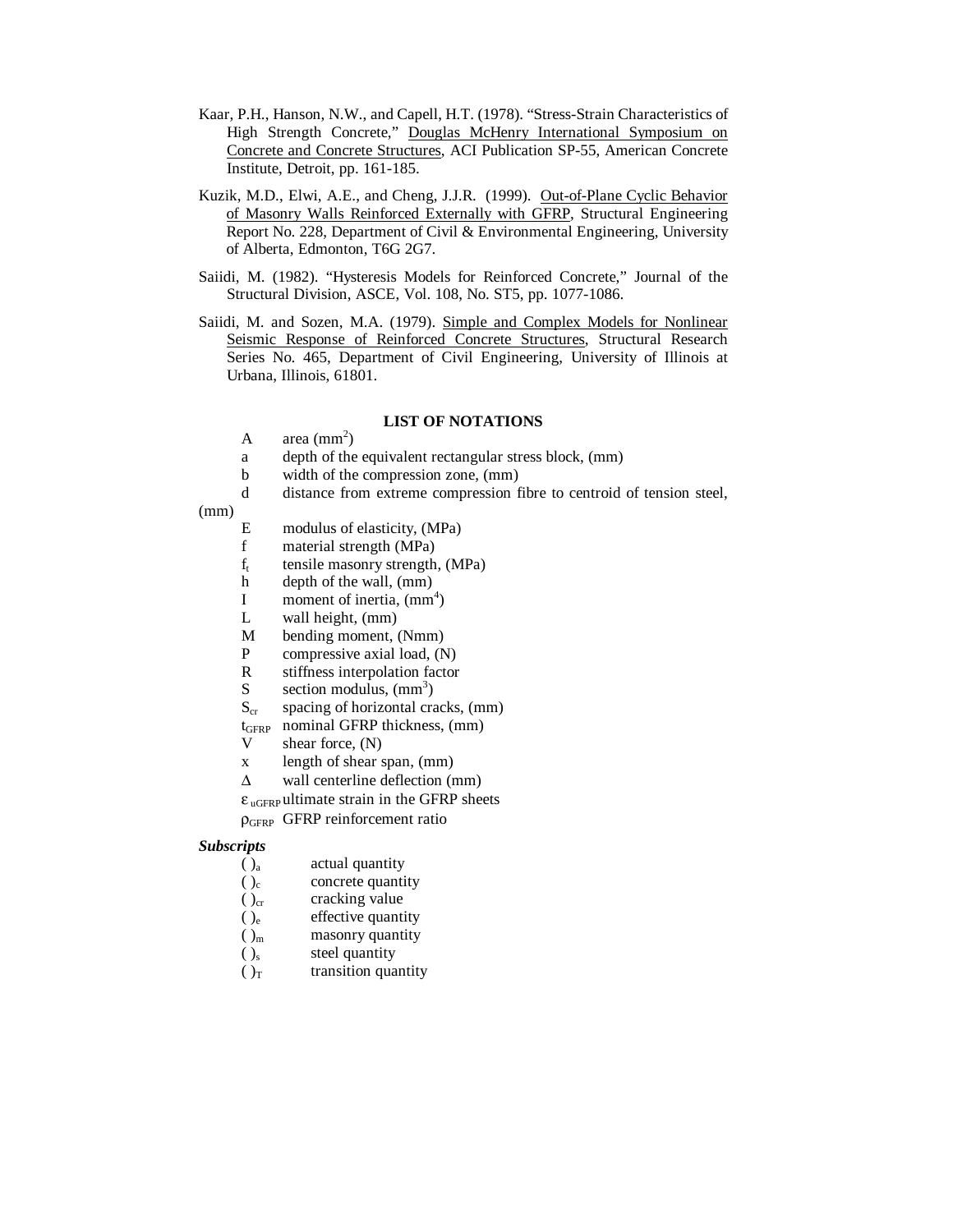|                | <b>Cracked</b>       |                        | Gross                   |                        | <b>Modified</b><br>Gross |                        |                            |      |        |
|----------------|----------------------|------------------------|-------------------------|------------------------|--------------------------|------------------------|----------------------------|------|--------|
|                | $I_{cr}$             | $E_mI_{cr}$            | $\mathbf{I}_{\text{g}}$ | $E_{m}I_{g}$           | $I_g^f$                  | $E_mI_g^f$             | $\epsilon$ <sub>GFRP</sub> | a    | $M_r$  |
| Wall           | $(10^{8}$<br>$mm4$ ) | $(10^{12}$<br>$Nmm2$ ) | $(10^8$<br>$mm4$ )      | $(10^{12}$<br>$Nmm2$ ) | $(10^8)$<br>$mm4$ )      | $(10^{12}$<br>$Nmm2$ ) | (mm/mm)                    | (mm) | $(kN-$ |
|                |                      |                        |                         |                        |                          |                        |                            |      | m)     |
| 1              | 2.11                 | 1.79                   | 5.51                    | 4.69                   | 3.15                     | 2.68                   | 0.00818                    | 22.9 | 33.6   |
| 2              | 1.46                 | 1.24                   | 4.90                    | 4.17                   | 2.54                     | 2.16                   | 0.00695                    | 13.7 | 22.9   |
| 3              | 1.78                 | 1.51                   | 5.51                    | 4.69                   | 3.15                     | 2.68                   | 0.01101                    | 19.4 | 26.3   |
| $\overline{4}$ | 1.42                 | 1.21                   | 5.51                    | 4.69                   | 3.15                     | 2.68                   | 0.01219                    | 15.0 | 17.7   |
| 5a             | 1.00                 | 0.85                   | 5.51                    | 4.69                   | 3.15                     | 2.68                   | N/A                        | 10.4 | 7.8    |
| 5 <sub>b</sub> | 2.09                 | 1.78                   | 5.51                    | 4.69                   | n/a                      | n/a                    | 0.00790                    | 22.7 | 33.5   |
| 6              | 2.16                 | 1.84                   | 5.51                    | 4.69                   | 3.15                     | 2.68                   | 0.00940                    | 23.7 | 38.4   |
| 7              | 2.43                 | 2.07                   | 5.51                    | 4.69                   | 3.15                     | 2.68                   | 0.01079                    | 28.6 | 42.6   |
| 8              | 2.58                 | 2.19                   | 5.51                    | 4.69                   | 3.15                     | 2.68                   | 0.01098                    | 33.0 | 48.3   |

**Table 1 Flexural Stiffness of Wall Specimens** 

Note:  $E_m = 850f_m = 8500 \text{ MPa}$ 

**Table 2 Test-to-Predicted Ratios for Bending Moment and Deflection** 

|                |          | <b>Moment</b> |                                                                | <b>Deflection</b> |                 |           |                  |           |  |  |
|----------------|----------|---------------|----------------------------------------------------------------|-------------------|-----------------|-----------|------------------|-----------|--|--|
|                | Test     | Predicted     | $\mathbf{1}^{\text{Test}}\hspace{-0.03cm}/_{\text{Predicted}}$ | Test $_{(East)}$  | $Test_{(West)}$ | Test      | Predicted Test/r | Predicted |  |  |
|                |          |               |                                                                |                   |                 | (Maximum) |                  |           |  |  |
| Wall           | $(kN-m)$ | $(kN-m)$      |                                                                | (mm)              | (mm)            | (mm)      | (mm)             |           |  |  |
| 1              | 37.57    | 33.6          | 1.12                                                           | 93.9              | 98.9            | 98.9      | 93.2             | 1.06      |  |  |
| 2              | 25.5     | 22.9          | 1.11                                                           | 70.5              | 82.3            | 82.3      | 88.4             | 0.93      |  |  |
| 3              | 26.5     | 26.3          | 1.01                                                           | 101.3             | 122.2           | 122.2     | 111.5            | 1.10      |  |  |
| $\overline{4}$ | 19.7     | 17.6          | 1.12                                                           | 86.6              | 137.0           | 137.0     | 120.4            | 1.14      |  |  |
| 5a             | 10.8     | 7.8           | 1.38                                                           | 56.5              | 58.9            | 58.9      | 41.0             | 1.44      |  |  |
| 5 <sub>b</sub> | 34.6     | 32.7          | 1.06                                                           | 88.3              | 88.6            | 88.6      | 93.1             | 0.95      |  |  |
| 6              | 40.9     | 37.4          | 1.09                                                           | 113.5             | 113.3           | 113.5     | 93.7             | 1.21      |  |  |
| 7              | 46.9     | 41.2          | 1.14                                                           | 92.4              | 118.0           | 118.0     | 96.5             | 1.22      |  |  |
| 8              | 54.3     | 48.2          | 1.13                                                           | 76.5              | 132.0           | 132.0     | 99.2             | 1.33      |  |  |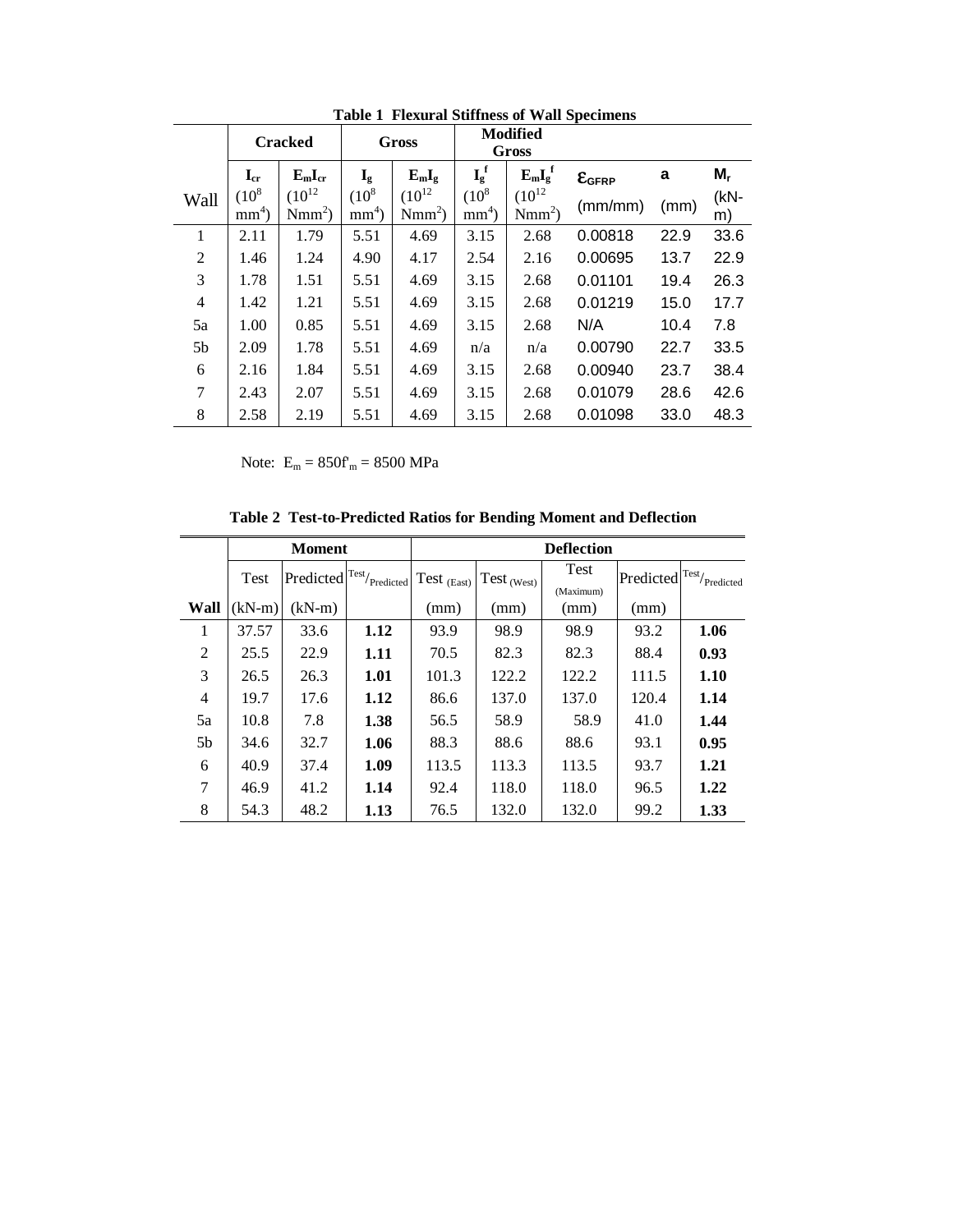

**Fig. 1 Wall 1: (a) Bending Moment vs Deflection** 



**Fig. 2. Proposed Model for Bending Moment versus Deflection Response**